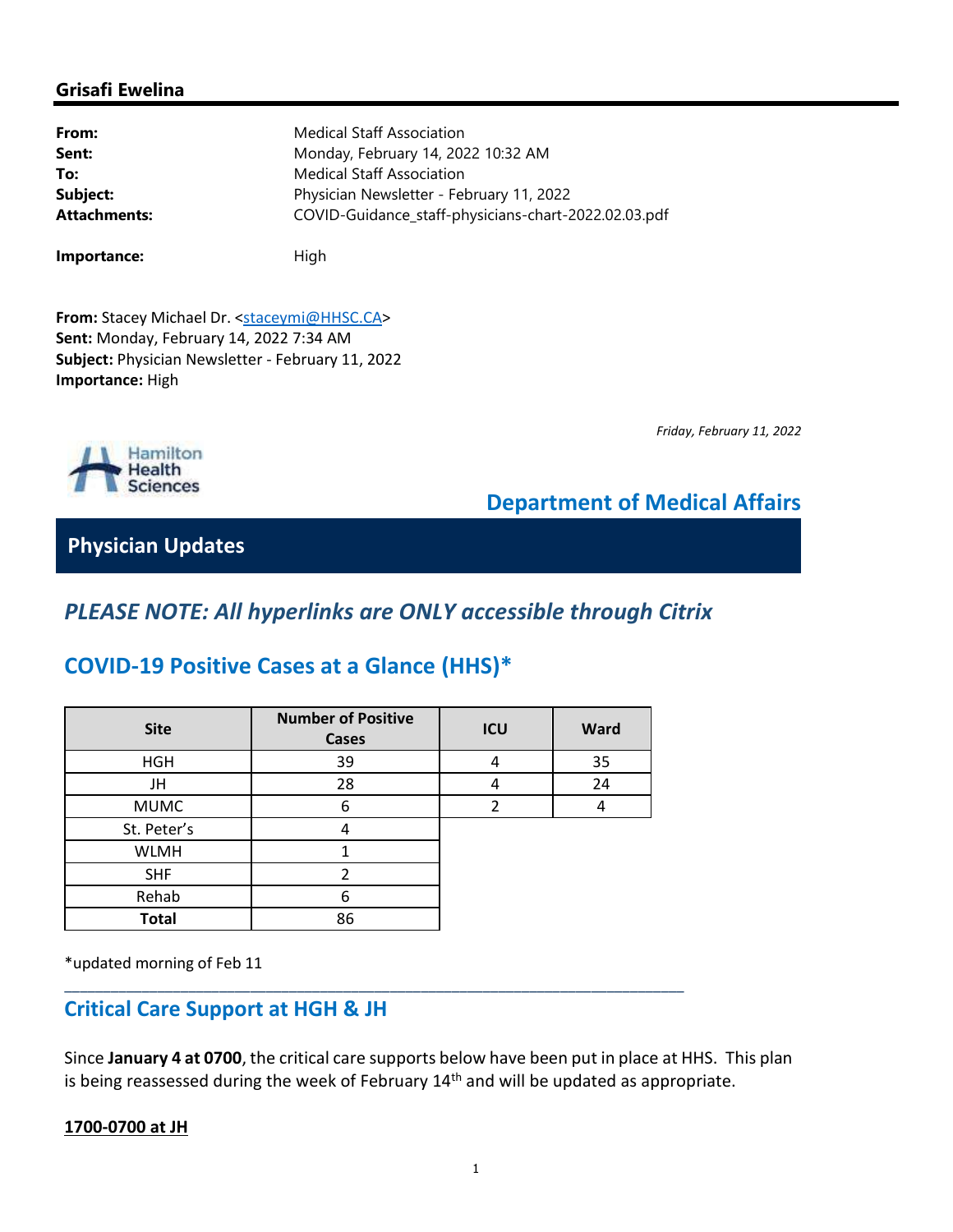• **In-house PCB physician** covering the site\*

#### **1700-0700 at HGH**

- **In-house nighttime ICU physician** covering the designated COVID ICU (South)
- Nighttime ICU physician will respond to site needs (covering usual PCB calls)

\_\_\_\_\_\_\_\_\_\_\_\_\_\_\_\_\_\_\_\_\_\_\_\_\_\_\_\_\_\_\_\_\_\_\_\_\_\_\_\_\_\_\_\_\_\_\_\_\_\_\_\_\_\_\_\_\_\_\_\_\_\_\_\_\_\_\_\_\_\_\_\_\_\_\_\_\_\_\_\_

\*Reminder that physicians are **not be permitted to submit G-code modifier during the time of PCB coverage.** As such, a **G-code modifier cannot be applied at the JH between 1700-0700.**

# **HHS Staff and Physicians Affected by COVID**

(Information and numbers from February 7, 2022)

Number of absences R/T COVID: **65**

Number of staff in isolation: **186**

Number of Redeployed staff: **293**

Sources for redeployment:

- UCC staff
- Project Odyssey staff
- OR staff
- Pain Clinic staff
- HIU staff

# **COVID-19 Steps for Staff and Physicians**

Self-isolation, testing and return to work guidelines are **attached** or available here: Read More

# **Closure of the West End Clinic COVID-19 Assessment and Testing Centre**

### **The COVID-19 assessment clinic at the HHS West End Clinic (WEC, located at 690 Main Street West, Hamilton) will end its activities on Wednesday, February 9, 2022 at 5 pm.**

Although the clinic was dedicated to HCW as well as symptomatic household members of HCW, it has been running significantly below capacity. In addition, there are no expected changes to provincial testing guidance that would result in a significant increase for accessing PCR testing. Furthermore, HHS also launched a self-collection PCR swab process across our sites.

As a result of these changes, staff that have been assigned to the WEC COVID-19 assessment centre will return to their home units across HHS. Those who may have been hired specifically to staff the clinic may be deployed to support areas in need.

### **NOTE: The Urgent Care Centre at the WEC remains temporarily closed.**

**What this means**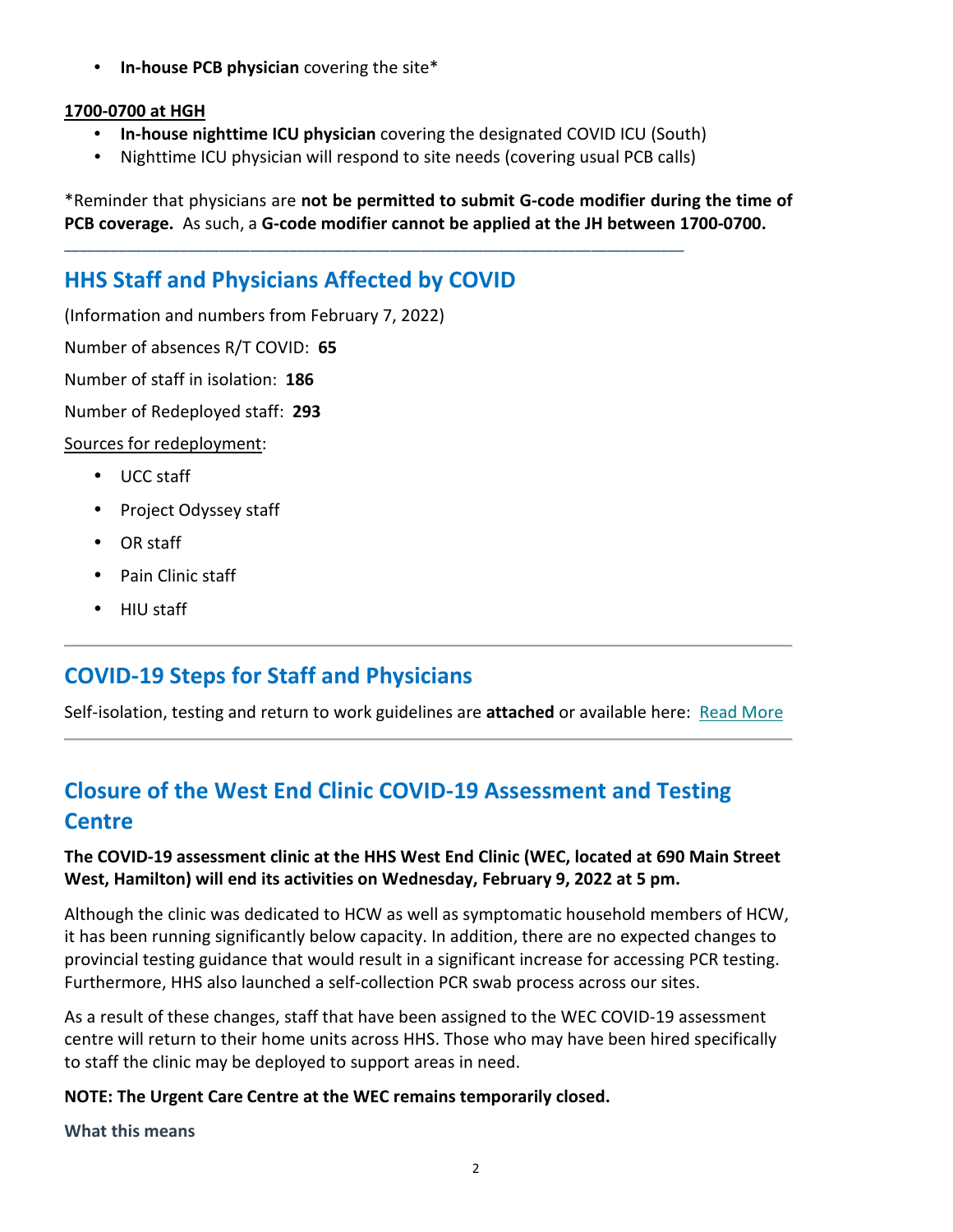Eligible individuals, including healthcare workers and members of their households, are still able to book appointments at the testing centre (1565 Upper James Street) run by St. Joseph's Healthcare Hamilton.

- Appointments can be booked online
- The clinic operates seven days a week:
	- o Monday to Friday, 8 am to 8 pm
	- o Saturday & Sunday, 8 am to 4 pm

HCW (and family members if they are symptomatic) may require a PCR test if they are:

- Symptomatic (also applies to members of the same household)
- Asymptomatic (HCW only) and have had exposure to a known COVID-positive individual.

If you meet the criteria, please book your testing appointment online, and:

- Contact Employee Health Services (EHS) at extension 42200 to leave your name, employee ID Number and phone number and confirmation that you have booked your test. EHS will contact you with further instructions.
- If you are symptomatic, you must self-isolate and await further instructions from EHS

More information on healthcare workers' guidance on testing, isolation and return to work, is available here.

## **Confidential Reporting of Vaccination Status (Booster)**

Everyone at HHS who is eligible and able to do so, is encouraged to receive the booster vaccine (third dose of the COVID vaccine).

**Once they have received a third dose, staff and physicians are invited to update their COVID-19 vaccination status.**

Healthcare workers can report their booster shot HERE.

# **New "Employee & Family Assistance Program" for Staff and Physicians**

On March 1, 2022 HHS will transition to a new Employee & Family Assistance Program (EFAP) provider, **Homewood Health**. We understand that the pandemic has had a significant impact on the mental health and wellbeing of our staff, physicians, and residents and have negotiated a robust support package that will provide a wide variety of responsive services such as Trauma Care, Depression Care, and Leader Consultation Support. In addition, our new EFAP services include coaching and counseling to support life balance and health, and other professional services such as legal and financial consultations.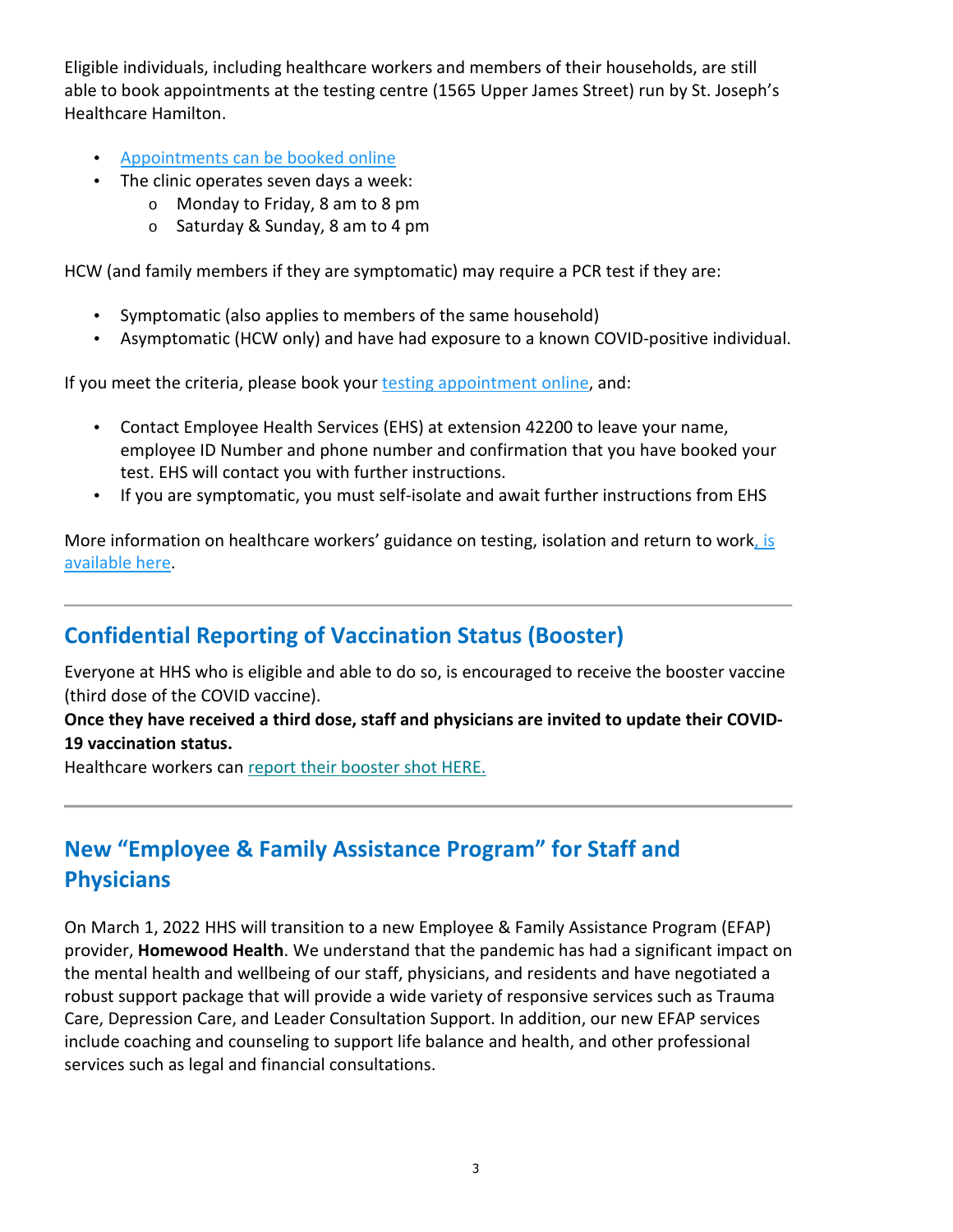The EFAP is a free confidential program available to all staff, physicians, residents, and their qualifying family members.

This transition will not interrupt any services you may be receiving with your existing counsellor through **Lifeworks** and will also allow you to engage in services with Homewood Health EFAP should you wish to do so. Read More

### **New Chief of Laboratory Medicine**

We are very pleased to share the news that Dr. Menaka Pai will become Chief of Laboratory Medicine at Hamilton Health Sciences (HHS) and St. Joseph's Healthcare Hamilton (SJHH) on May 1, 2022. She will also be Medical Director of the Hamilton Regional Laboratory Medicine Program (HRMLP).

Read More

## **Project Odyssey Updates**

#### **Audio Update**

The latest two-minute audio update from Dr. Barry Lumb covers the Go-Live Readiness Assessment (GLRA) 120 held on Feb. 2 and other readiness activities planned for the coming months to help staff and physicians prepare for go-live. Listen now on HHS' website.

#### **Training Reminder**

Epic eLearning is available now for all physicians. eLearning is mandatory and must be completed before in-class training begins in April.

Need to do:

- Log into myLearning. myLearning is available outside of Citrix.
- Go to My Courses in the navigation menu.
- Watch the Epic training modules relevant to your role.
- Complete the required Epic eLearning videos by **April 4**.
- For any questions, email ProviderEpicTraining@hhsc.ca

Learn more about what's required for physician training.

#### **Share Your Awareness About Project Odyssey**

Please take a few minutes to answer a short survey about your awareness of Project Odyssey.

# **Process for Claiming Home Office Expenses for Individuals Working from Home**

Similar to the 2020 tax year and due to the COVID-19 pandemic, the Canada Revenue Agency (CRA) has simplified the method employees can claim home office expenses on their personal